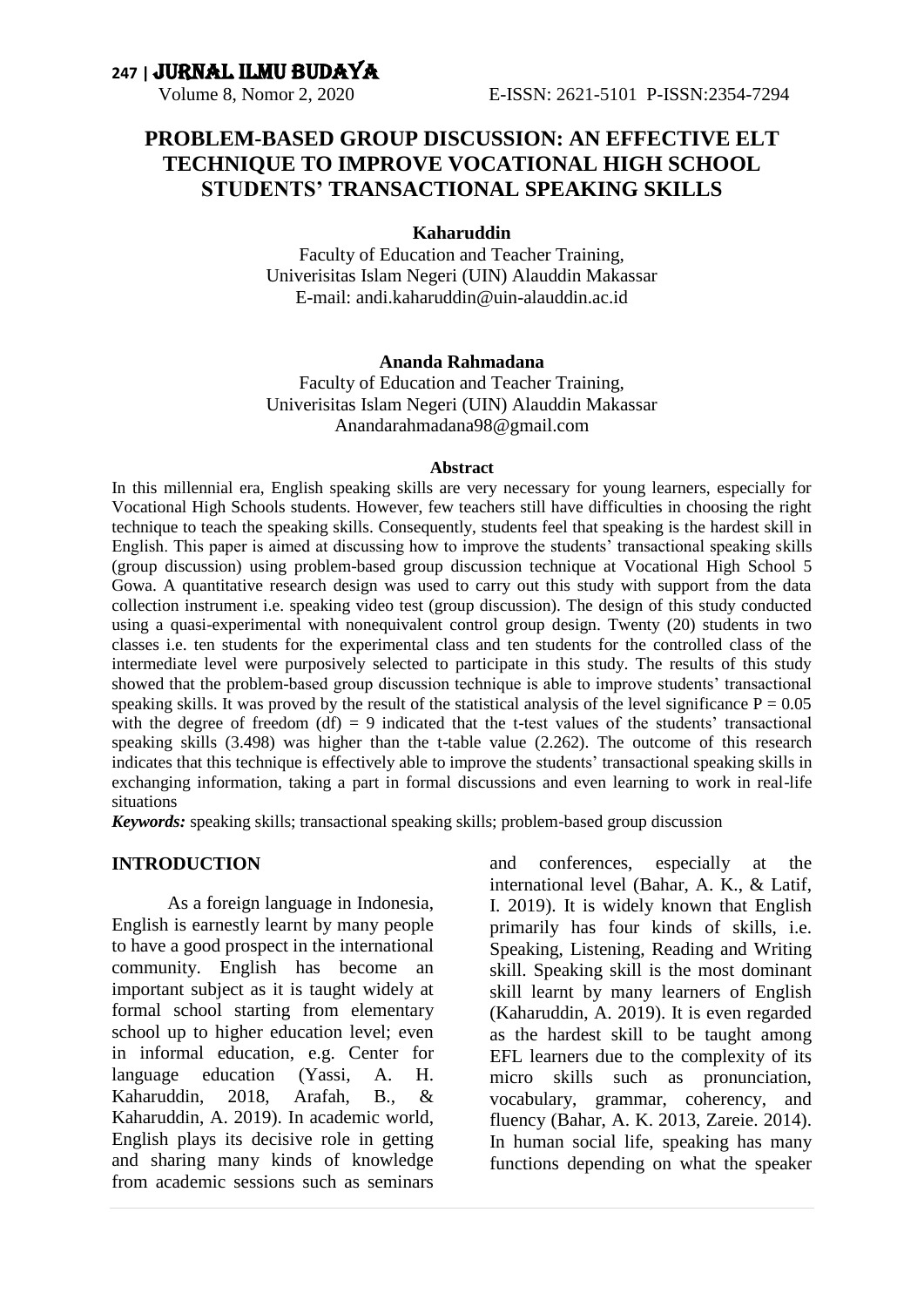needs, such as to build social relations between two or more people, make social contact with people, or build a relationship (Kaharuddin, Hikmawati, Arafah, B. 2019, Arafah, B. & Hasyim, M. 2019). Also, some people are involved in discussions with someone such as to seek or express opinions, to persuade someone about something, or to clarify information. Speaking not only functions as a medium to maintain social relations between participants but also functions as a medium for transacting messages being spoken, it is called transactional speaking skills (Bahar, A.K. 2014).

Speaking as a transaction refers to a situation where the focus is on what is said or done (Richards, 2015). According to Bahar, A.K, (2014), there are at least two types of transactional speaking skills, namely discussion, and interview. He further states that these skills are essential to be taught to Indonesian learners of English since knowledge of the skills enables the learners to take apart actively and effectively in transactional discourses such as discussions and interviews. The knowledge imparted during teaching the two skills will show the learners the nature of speaking in a formal discussion with others as well as the nature of communicating themselves verbally in a job interview. In this regard, it stands to reason for saying that transactional speaking skill is also one of the most important speaking skills to be taught among vocational high school students since this skill will help them to cope with difficulties regarding group discussions and interviews in their future job applications after graduating from the school.

Vocational High School 5 Gowa is one of vocational high schools that offers transactional speaking skills in its English curriculum. The skill is specifically given to in the third and fourth semester students at the second grade in that school. The purpose of offering transactional speaking

#### E-ISSN: 2621-5101 P-ISSN: 2354-7294

skill is to equip the students with skills in speaking English in terms of mastering both casual and professional conversations, mastering transactional functions in formal and occupational speaking discourses such as asking and telling job descriptions, creating and receiving messages through direct interaction, expressing needs, giving instructions, giving opinions, giving advice and expressing approval and disagreement. Besides, the other purposes of teaching transactional speaking skill are to make the students able to observe (read) problems, to find solutions, to share and to retrieve information related to certain circumstances. However, students still encounter difficulties in reaching the purposes. The fact indicates that the students' score achievement is still under the Minimum Learning Mastery Standard. In this School, the Minimum Learning Mastery Standard is 75 points but the student score only has an average of 65 points, which means a low score (Surfiaty, interview, 2019). In short, the preliminary observation shows that the students are still unable to reach the Minimum Learning Mastery Standards due to their inability to perform things already set in the syllabus of English lesson, specifically in transactional speaking skills submaterials even if these skills have already been taught for some years in Junior and senior high school level.

In addition, the observation also indicates that one of contributing factors to the negative English learning outcome at the Vocational High School 5 Gowa is the teaching technique applied by the English teachers in teaching transactional speaking skills, in which the teachers still apply traditional techniques. Traditional technique refers to a way of teaching by directing the learners to listen and to memorize without giving the students opportunity to develop their critical thinking, problem solving ability, as well as the skills of making decision throughout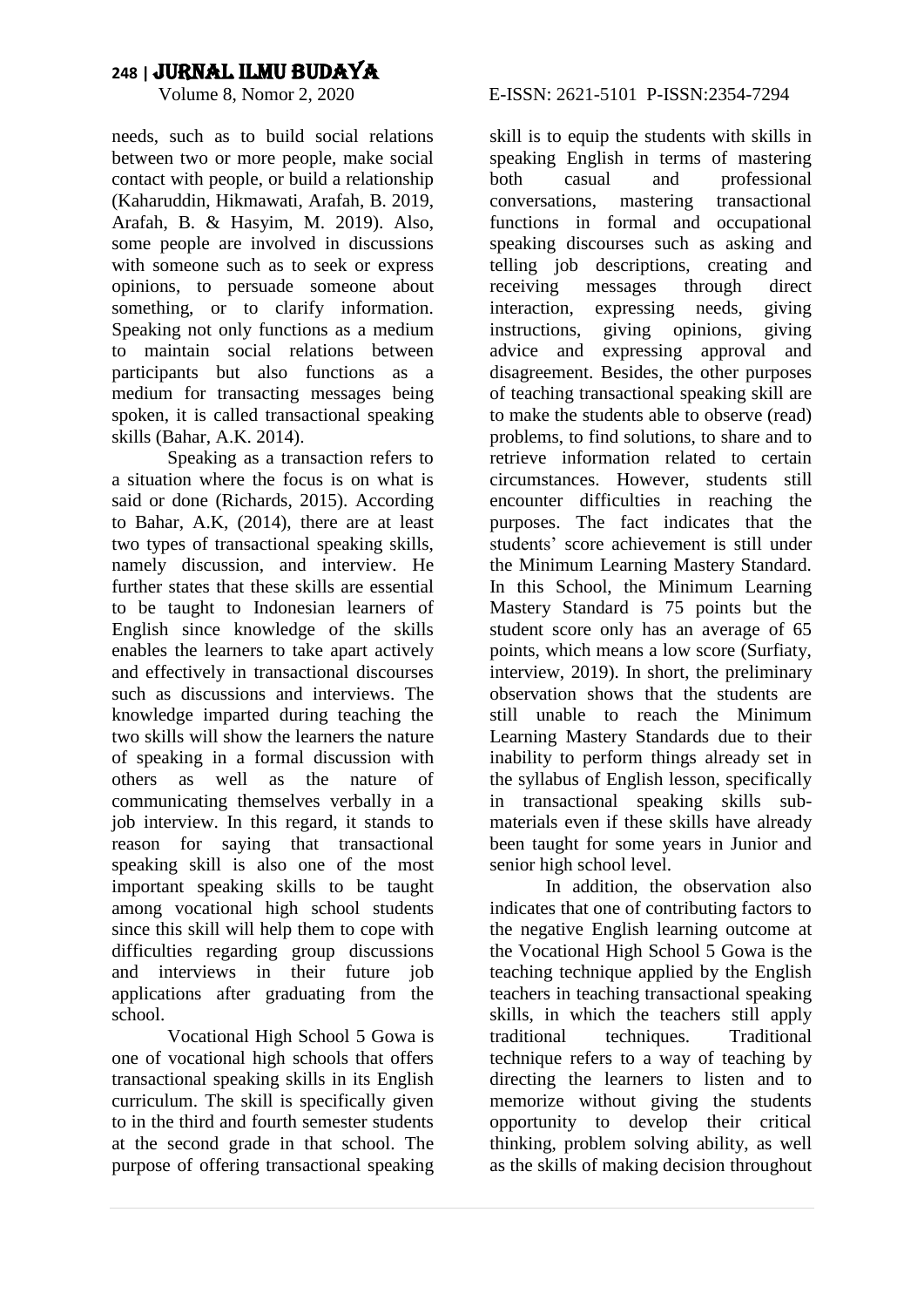the lessons (Bahar, A.K. 2014). The fact is considered to be contradictory to the underlying principle of 2013 curriculum which has been implemented in that vocational high school.

For the reason, the researcher proposed an alternative technique to be applied in teaching transactional speaking skills which is here called problem-based group discussion. In this type of group discussion, all students in a group are given a short description of a situation (scenario) containing one or more problems which have to be solved by all the students in the group (Bahar, A.K. 2014, p. 85). Problem-based group discussion technique is believed able to encourage better integration between the ability to share information from the students' existing knowledge and the ability to produce new information by using their transactional speaking skills (Schmidt Henk et al., 2001, Bahar, K. 2013). Problems are good sources for making the learners to speak because while engaging in problems, they must use language to solve them (Kaharuddin, N. 2014, Hussain, 2018). The study has scientifically proved that this technique is able to improve the students' transactional speaking skills.

#### **LITERATURE REVIEW Transactional Speaking Skills**

Transactional speaking skill is one of speaking types that focuses on transacting messages with verbal skills to practice how to use speech, to share and get information without specifically being focused on establishing social relationships. Transactional conversations are conducted for information exchange, such as information-gathering interviews, role plays, or debates (Nuha, 2014, Kaharuddin, A., & Latif, I. (2017). In our social life, transactional speech can be identified in terms of job interviews, discussions, etc. Two types of transactional speaking skills are often seen in our daily lives whether on TV programs or in employee recruitment. They discussed and interviewed. The two transactional discourse discussion aims to provide lessons to Indonesian students who learn English so that they can handle their speaking skills in group discussions and job interviews accurately and smoothly (Bahar, A.K. 2014).

Speaking as a transaction is easier to plan because communicative material is now a resource rich in group activities, information gap activities, and role plays that can provide resources for practicing ways of using speech to share and obtain information and to carry out real-world transactions. (Jack Richards, 2008) states that some of the skills involved in using conversation for a transaction are explaining a need or intention, explaining something, asking a question, confirming information, justifying an opinion, making a suggestion, clarifying understanding, making a comparison, agreeing and disagreeing. Discussions about transactional speaking skills are given by providing grammar rules and sample expressions. This is done to make students understand skills based on grammatical accuracy, morphological accuracy and syntax that are expected to make students fluent in using speaking skills.

#### **Problem-Based Group Discussion**

Nowadays, group discussions play an important role in teaching English, especially for speaking skills. Problembased group discussion technique is one type of group discussion that makes students express themselves in a case given by the teacher so that they will be able to study the problem and find a solution. Group discussion can be defined as a critical conversation about a particular topic, or maybe a series of topics, conducted in groups with a size that allows participants by all members (Bahar, A.K. 2014, p. 44). The positive effect of group discussion is that dividing students into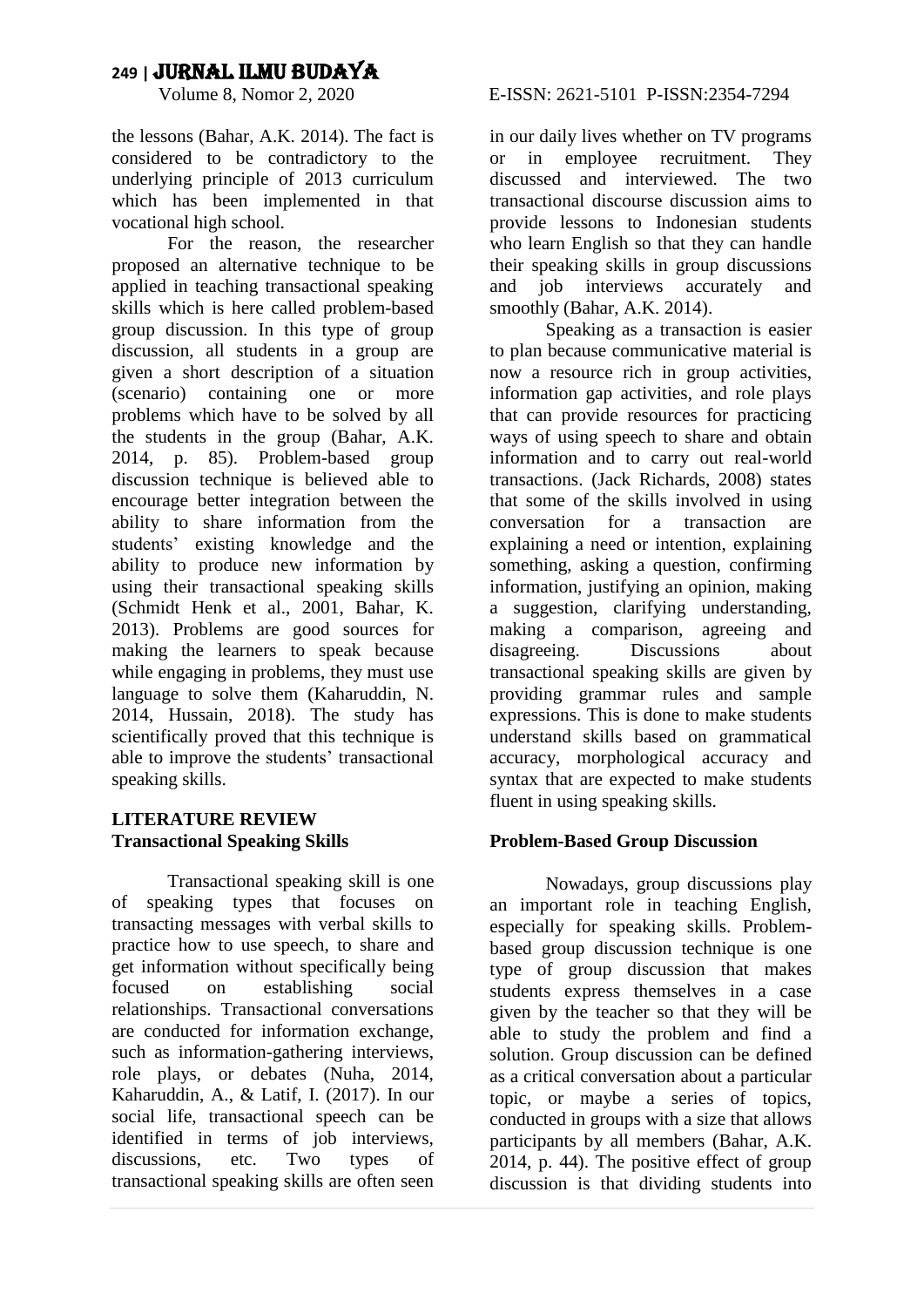small groups seems to provide opportunities for students to become more actively involved in learning and for teachers to better monitor student progress.

Besides, (Brookfield, 2006) discusses disciplined states and focuses the exploration of shared concerns but without a predetermined endpoint for developing critical criticism, understanding information to increase self-criticism to encourage appreciation of diverse views to help people take informed action. (Wilkinson, 2016, Kaharuddin., & Hasyim, M. 2020) classify types of discussion, they are; Problematic discussions focus on solutions to complex or simple problems where the teacher is dominant in the discussion; Dialectical discussion focuses on the expression, comparison, and refining of the viewpoints of students (and teachers) and students play a dominant role in the discussion; Information discussions focus on controversial issues in an atmosphere of acceptance and students have sufficient freedom to raise the issues they want to discuss.

This research focuses on how problem-based group discussions can improve students' transactional skills. Problem-solving activities encourage students to talk together to find solutions to (a set) problem or task (Setiadi, 2012). Students also support each other in learning when they make a commitment to solving shared problems through joint discussion and explanation. As a group, they identify relevant facts from problem scenarios, which help them better understand the problem (Zhang & Lundeberg, 2014). Problems are designed to be scenarios by real-life cases to make students find solutions for it. Problembased discussion in small tutorial groups can be considered as an educational procedure, which aims to increase the interaction between the knowledge that is already available in participants and new information that must be learned (Schmidt

#### E-ISSN: 2621-5101 P-ISSN: 2354-7294

Henk et al., 2001). According to Bahar, A.K. (2014) problem-based group discussions are often carried out using several systematic procedures among other things: studying problems provided in a scenario, analyzing the problems, formulating and discussing possible solutions to the problems, and determining possible solutions.

#### **METHODOLOGY**

This study was conducted using quantitative research. Quantitative research methods are research methods dealing with numbers and anything measurable in a systematic way of investigation of phenomena and their relationships (Perumal, 2014, Kaharuddin, K. 2016). The design of this study used a<br>quasi-experimental design with quasi-experimental design with nonequivalent control group design which was separated into the two classes, the experimental and controlled class and used the pre-test and the post-test design.

The population of this study was all of the students in the second grade of Vocational High School 5 of Gowa include 5 majors (TKJ, UPW, TKR, TITL, TKB). There were 156 Students. The researcher employed a purposive sampling technique. Purposive sampling is done only on the basis of consideration of the researcher who considers the desired elements already in the members of the sample taken (Nasution, 2003). The purposive sampling was used by the researcher because the researcher had special considerations in taking samples based on the lesson plan and interview from the teacher about the scores of these students. Therefore, the sample of this study was two classes in second-grade students at Vocational High School 5 of Gowa, XI TKJ and XI UPW include twenty students with four group discussions. The researcher chose twenty students in two classes because their score was too low according to the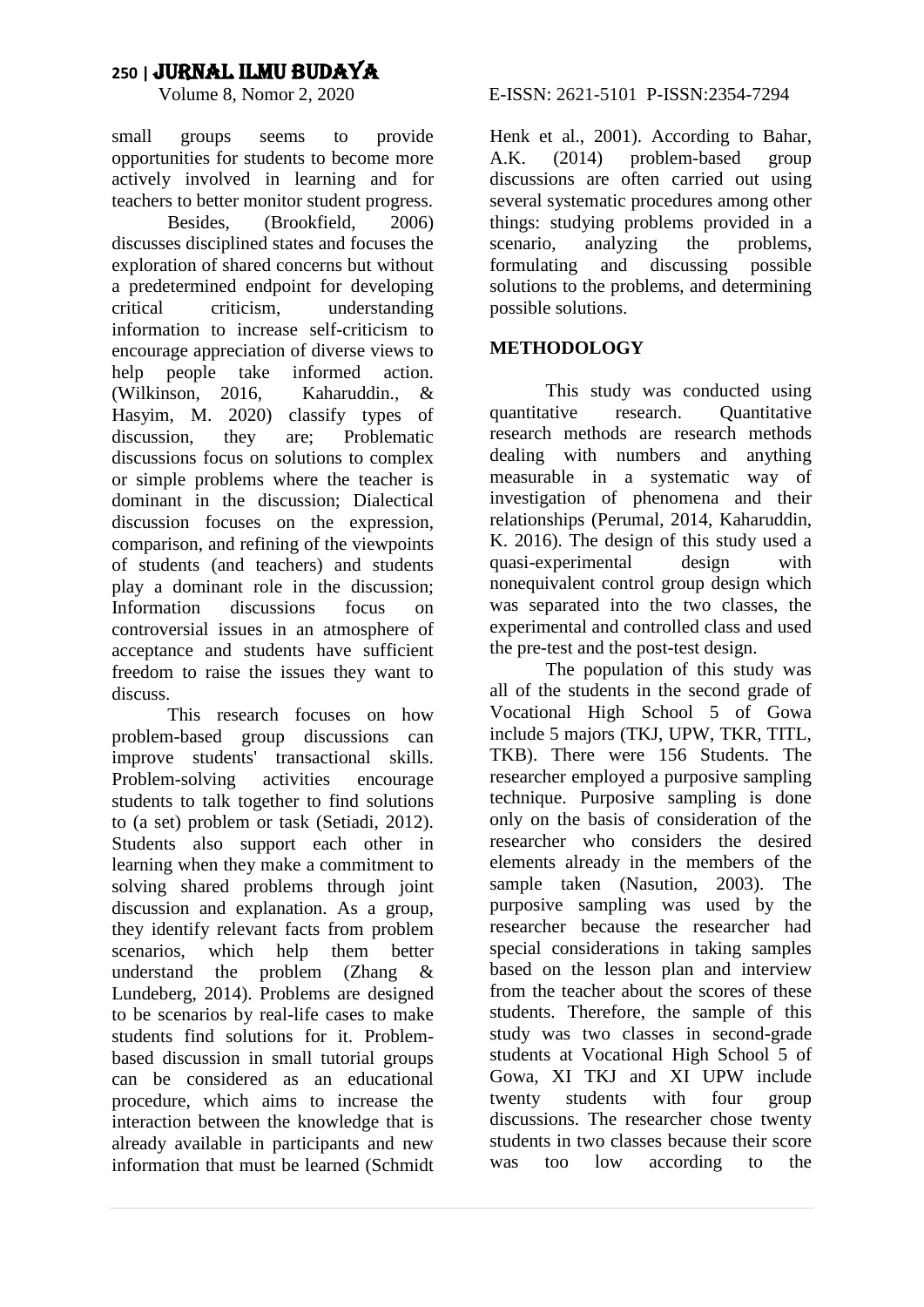recommendation by the teacher based on the interview.

In this case, the researcher used a speaking test to measure the pre-test and post-test of the students by the rating scale of speaking for a low intermediate level (Heaton, 1975). The researcher asked the students to make the video speaking tests i.e. group discussion. Speaking videos of group discussion tests were considered the right instrument to measure the students'

#### E-ISSN: 2621-5101 P-ISSN: 2354-7294

transactional speaking skills. For the quantitative data analysis technique, the researcher used SPSS to make the data is easy to analysis, SPSS standing for Statistical Package for the Social Sciences. Statistical Package for the Social Sciences is a commercially distributed software suite for data management and statistical analysis (Frey, 2017). Here was the classifying of students' score in speaking test, there are six classifications follows:

| <b>Score</b> | <b>Score Ranges</b> | <b>Classification</b> |
|--------------|---------------------|-----------------------|
| 6            | $16.00 - 18.00$     | Excellent             |
| 5            | $13.00 - 15.99$     | Very good             |
|              | $10.00 - 12.99$     | Good                  |
| 3            | $7.00 - 9.99$       | Average               |
| $\mathbf{2}$ | $4.00 - 6.99$       | Poor                  |
|              | $1.00 - 3.99$       | Very Poor             |
|              |                     |                       |

(Yassi, A. H. Kaharuddin, 2018: 188)

#### **FINDING AND DISCUSSION The Result of Pre-test and Post-test of Controlled Class**

| No               | Respondent<br>Number | <b>Speaking Components</b> |         |                   |     |
|------------------|----------------------|----------------------------|---------|-------------------|-----|
|                  |                      | Accuracy                   | Fluency | Comprehensibility |     |
| 1.               | $_{01}$              |                            |         |                   |     |
| $\overline{2}$ . | 02                   |                            |         |                   |     |
| 3.               | 03                   |                            |         |                   |     |
| 4.               | 04                   |                            |         |                   |     |
| 5.               | 05                   |                            |         | ō                 |     |
| 6.               | 06                   |                            |         |                   |     |
| 7.               | 07                   |                            |         |                   |     |
| 8.               | 08                   |                            |         |                   |     |
| 9.               | 09                   | o                          |         | 0                 |     |
| 10.              | 10                   | o                          |         | $\theta$          |     |
|                  | Average              | 1.3                        | 1.8     | 1.2               | 4.3 |

TABLE 1. The Result of Pre-test of Controlled Class

| No | Respondent<br>Number | <b>Speaking Components</b> |         |                   | Total |
|----|----------------------|----------------------------|---------|-------------------|-------|
|    |                      | Accuracy                   | Fluency | Comprehensibility |       |
|    | 01                   |                            | 3       |                   |       |
|    | 02                   | 3                          | 3       | 3                 | 9     |
|    | 03                   |                            |         |                   |       |
|    | 04                   |                            |         |                   |       |
|    | 05                   | O                          | 0       | 0                 |       |
|    | 06                   | 3                          | 3       | 3                 | 9     |
|    | 07                   |                            | 3       |                   |       |
|    | 08                   |                            |         |                   | 6     |
|    | 09                   |                            |         |                   | 5     |
|    | 10                   |                            |         |                   | 6     |
|    | Average              | 1.6                        |         |                   | 5.3   |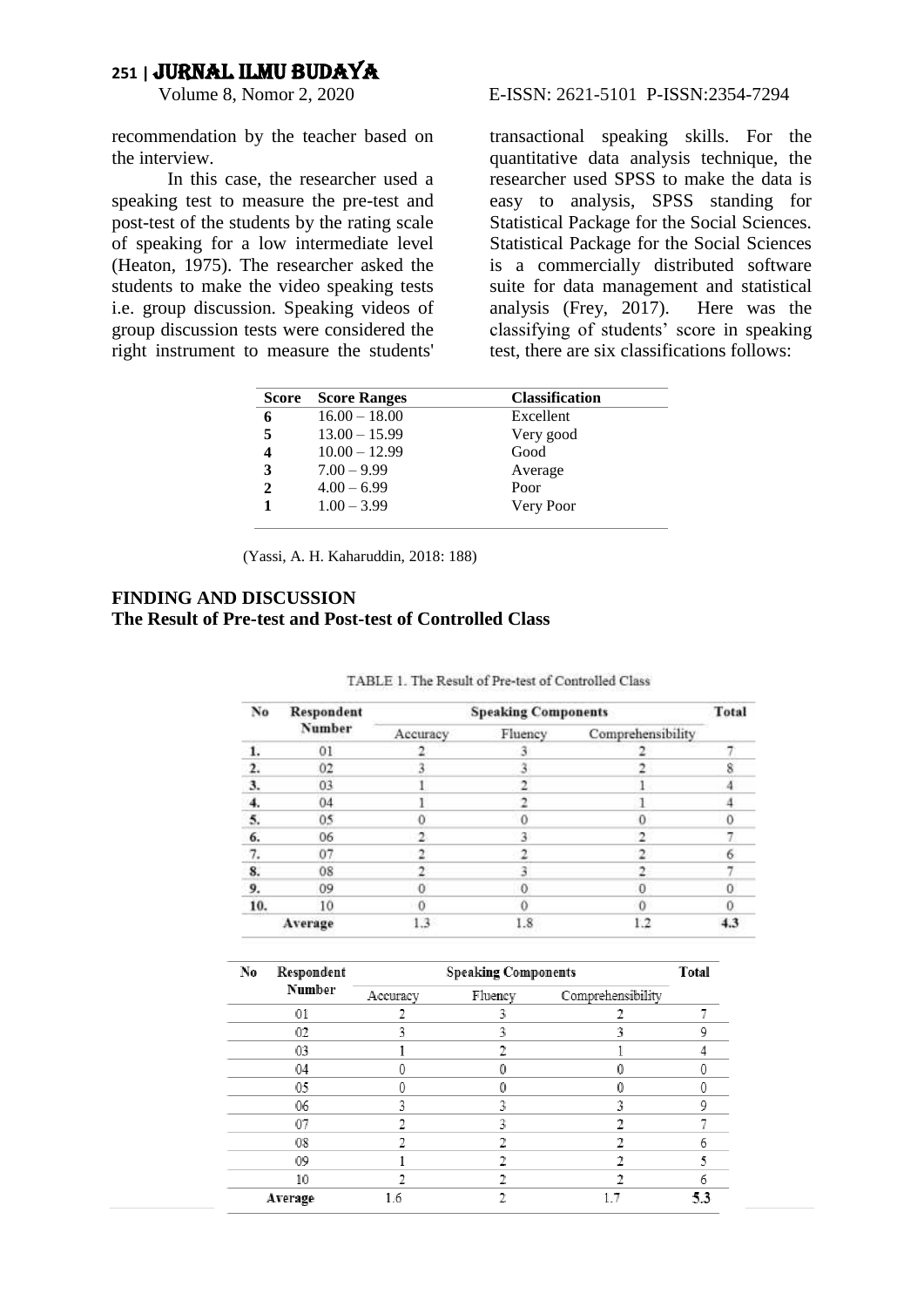Based on the result of the controlled class pre-test analysis in the table above, it has been found that the total score of this test ranges from 1.00 to 18.00. The highest total score was achieved by respondent number 02 with 8 total scores. On the other hand, the lowest total score was achieved by respondent number 05, 09 and 10 with zero (0) score. However, the overall students achieved 4.3 as the average score for their transactional speaking skills which means poor, because the score ranges for poor classification was  $4.00 - 6.99$ .

Based on the result of the controlled class post-test analysis in the table above, it has been found that the highest total score was achieved by respondent number 02 with 9 total score. On the other hand, the lowest total score was achieved by respondent number 04 and 05 with still zero (0) score. However, the overall students achieved 5.3 as the average score for their transactional speaking skills which means still poor and there was no improvement from pre-test to post-test in controlled class. The result of controlled class was also processed and analyzed by using SPSS which had eventually resulted in the following description:

|                       | N  | Minimum | Maximum | Mean   | Std. Deviation | Variance |
|-----------------------|----|---------|---------|--------|----------------|----------|
| Pretest               | 10 | .00     | 8.00    | 4.3000 | 3.23351        | 10.456   |
| Postest               | 10 | .00     | 9.00    | 5.3000 | 3.19896        | 10.233   |
| Valid N<br>(listwise) | 10 |         |         |        |                |          |
|                       |    |         |         |        |                |          |

**Descriptive Statistics** 

The description of the pre-test and post-test of controlled class can also be seen in the following statistical histogram

which was processed by using SPSS as well.

#### **The Result of Pre-test and Post-test of Experimental Class**

| No  | Respondent<br><b>Number</b> | <b>Speaking Components</b> |         |                   |   |
|-----|-----------------------------|----------------------------|---------|-------------------|---|
|     |                             | Accuracy                   | Fluency | Comprehensibility |   |
| 1.  | 001                         |                            |         |                   | 9 |
| 2.  | 002                         |                            |         |                   | 8 |
| 3.  | 003                         |                            |         |                   |   |
| 4.  | 004                         |                            |         |                   | 6 |
| 5.  | 005                         |                            |         |                   |   |
| 6.  | 006                         |                            |         |                   |   |
| 7.  | 007                         |                            |         |                   |   |
| 8.  | 008                         |                            |         |                   |   |
| 9.  | 009                         |                            |         |                   |   |
| 10. | 010                         |                            |         |                   |   |
|     | Average                     | 1.4                        | 2.0     | 1.4               |   |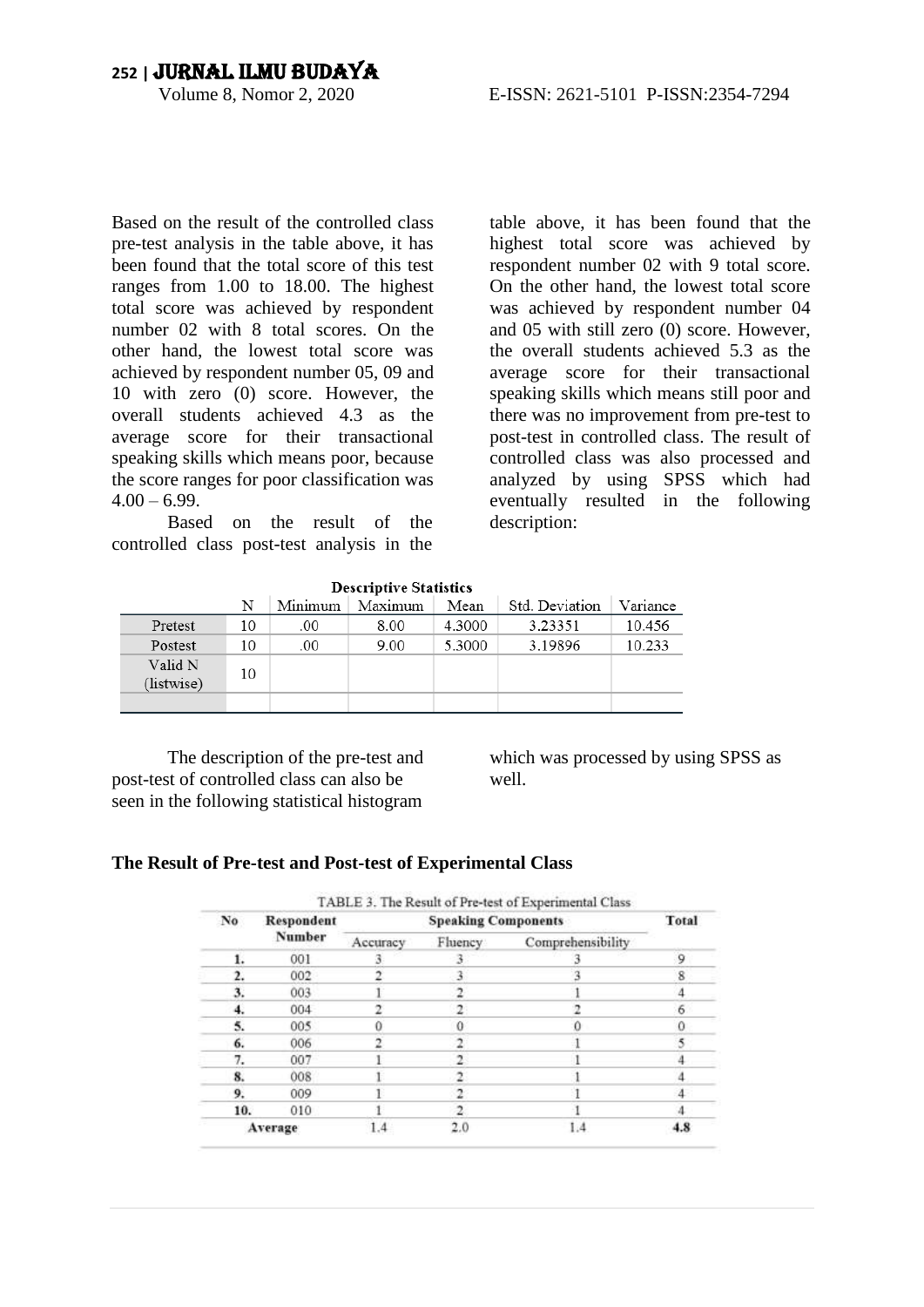#### E-ISSN: 2621-5101 P-ISSN: 2354-7294

Based on the result of the experimental

achieved by respondent number 05 with a

| [TABLE 4. The Result of Post-test of Experimental Class |                      |          |         |                   |     |  |
|---------------------------------------------------------|----------------------|----------|---------|-------------------|-----|--|
| No                                                      | Respondent<br>Number |          | Total   |                   |     |  |
|                                                         |                      | Accuracy | Fluency | Comprehensibility |     |  |
| 1.                                                      | 001                  | 3        | 3       | 3                 | 9   |  |
| 2.                                                      | 002                  |          |         |                   | 12  |  |
| 3.                                                      | 003                  |          |         |                   | 6   |  |
| 4.                                                      | 004                  |          |         |                   | 6   |  |
| 5.                                                      | 005                  | 2        |         |                   | 6   |  |
| 6.                                                      | 006                  | 3        | 3       | 3                 | 9   |  |
| 7.                                                      | 007                  |          |         |                   | 6   |  |
| 8.                                                      | 008                  |          |         |                   |     |  |
| 9.                                                      | 009                  | 2        |         |                   | 6   |  |
| 10.                                                     | 010                  |          |         |                   | 6   |  |
|                                                         | Average              | 2.3      | 2.4     | 23                | 7.0 |  |

class pre-test analysis in the table above, it has been found that the total score of this test ranges from 1.00 to 18.00. The highest total score was achieved by respondent number 01 with 9 total scores. On the other hand, the lowest total score was

The result of experimental class post-test analysis as shown in the table above, indicates that the highest total score was achieved by respondent number 02 with 12 total score. On other hand, the lowest total score was achieved by respondent number 08 with still 4 score. Therefore, the overall students achieved zero (0) score. However, the overall students achieved 4.8 as the average score for their transactional speaking skills which means poor, because the score ranges for poor classification was 4.00 – 6.99.

7.0 as the average score for their transactional speaking skills which means fair and there was any improvement from pre-test to post-test in experimental class.

The result of experimental class was also processed and analyzed by using SPSS which had eventually resulted in the following the description:

| Descriptive Statistics |    |         |         |        |                |          |  |
|------------------------|----|---------|---------|--------|----------------|----------|--|
|                        | N  | Minimum | Maximum | Mean   | Std. Deviation | Variance |  |
| Pretest                | 10 | .00     | 9.00    | 4.8000 | 2.48551        | 6.178    |  |
| Postest                | 10 | 4.00    | 12.00   | 7.0000 | 2.30940        | 5.333    |  |
| Valid N                | 10 |         |         |        |                |          |  |
| (listwise)             |    |         |         |        |                |          |  |

 $\cdot \cdot \cdot$ 

The description of the pre-test and post-test of experimental class can also be seen in the following statistical histogram which was processed by using SPSS as well.

#### **The Overall Results of Pre-test and Post-test Experimental Class**

The results of the pre-test and the post-test in the experimental class are used to show the improvement of the students

score. In the pretest, the students are asked by the researcher to make the video transactional speaking skills test i.e. group discussion before the intervention began. After giving the course, the students are ordered to make the new video of group discussion to see whether the intervention was successful in improving of the gain scores between pre-test and post-test in experimental class can be illustrated as follows: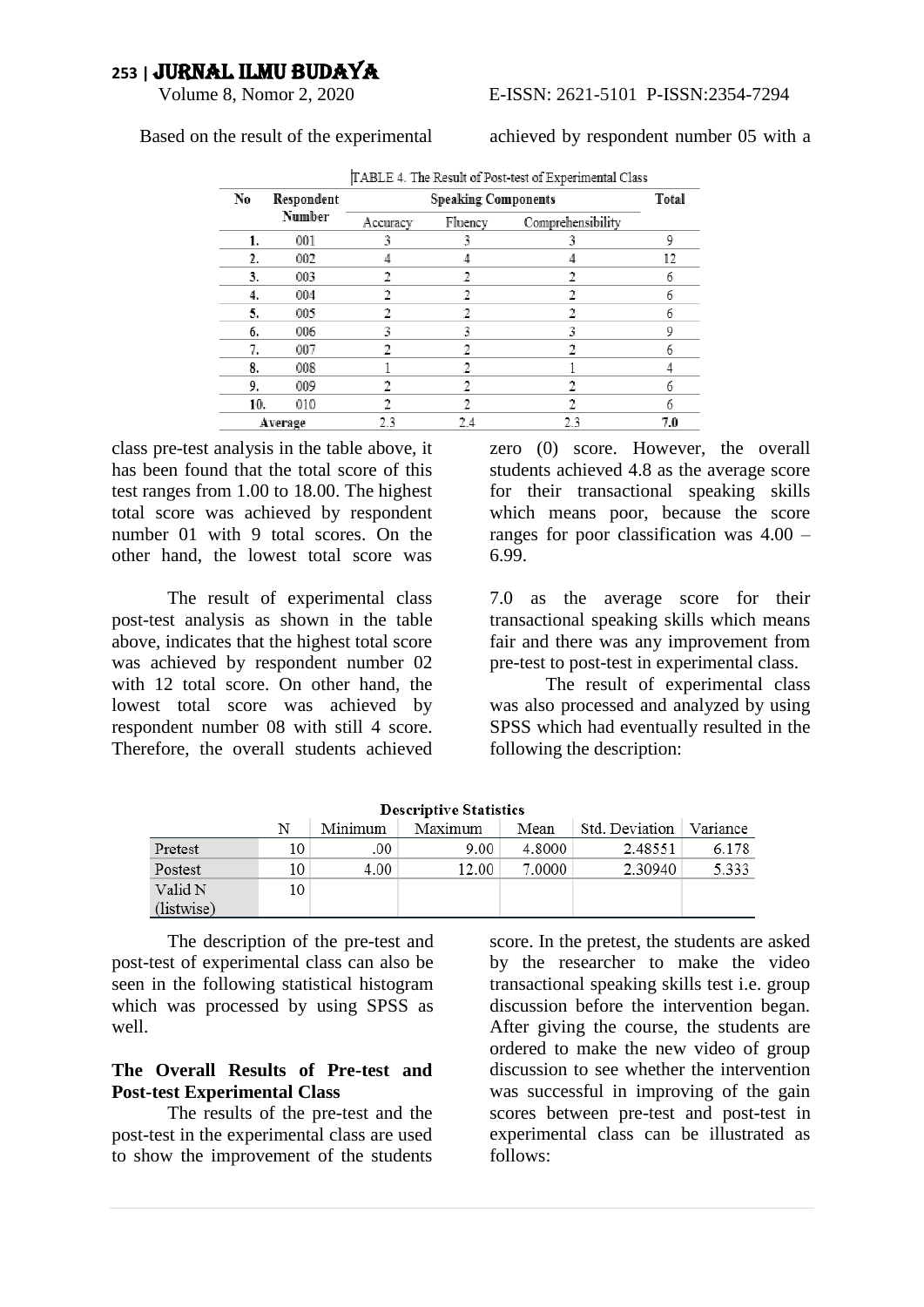|         |                          | <b>Total Pre and Post Test Scores</b> |           |  |
|---------|--------------------------|---------------------------------------|-----------|--|
| No      | <b>Respondent Number</b> | Pre-test                              | Post-test |  |
|         | 01                       | 9                                     | 9         |  |
|         | 02                       | 8                                     | 12        |  |
| 3       | 03                       |                                       | 6         |  |
|         | 04                       | 6                                     | 6         |  |
| 5       | 05                       | Ö.                                    | 6         |  |
| 6       | 06                       | 5                                     | 9         |  |
|         | 07                       | A                                     | 6         |  |
| 8       | 08                       |                                       | 4         |  |
| 9       | 09                       |                                       | 6         |  |
| 10      | 10                       |                                       | 6         |  |
| Average |                          | 4.8                                   | 7.0       |  |
|         | <b>Description</b>       | Poor                                  | Fair      |  |

Table 5 The Overall Result of the Pre-test and the Post-test of Experimental Class

The table shows that there is a significant improvement from pre-test to post-test after giving an intervention. It means that the students get improvement in their transactional speaking skills after learning problem-based group discussion. The improvement can be measured by taking a look at the minimum and the maximum scores in the pre-test and the post-test in which zero (0) is the minimum score for the pre-test while four (4) is the minimum score in the post-test. On the other hand, nine (9) is the maximum score

in the pre-test, while twelve (12) is the maximum score in the post-test.

In addition, the students' progress in the learning can also be measured by comparing the score in the pre-test 4.8 and 7.0 in the post-test. Therefore, the researcher may then state that the quality of students' transactional speaking skill improves from poor to fair. The data above were also processed by using SPSS which result in the presentation of Box Plots.



Figure 1 The Comparison between the Pre-test and Pos-test Scores Distribution

#### **Assumption Test**

Before testing this research hypothesis, it is necessary to test the sample distribution to find out whether the sample is normal or non-normal. The name of that test is the normality test. H0 (The null hypothesis) : The sample has normal distribution when the significance

The normality test is aimed at testing all hypothesis tests which tests a null against an alternative hypothesis. The result of the normality test deals with the statements of hypothesis namely:

value is greater than  $0.05$  (sig  $> 0.05$ ). H1 (The alternative hypothesis) : The sample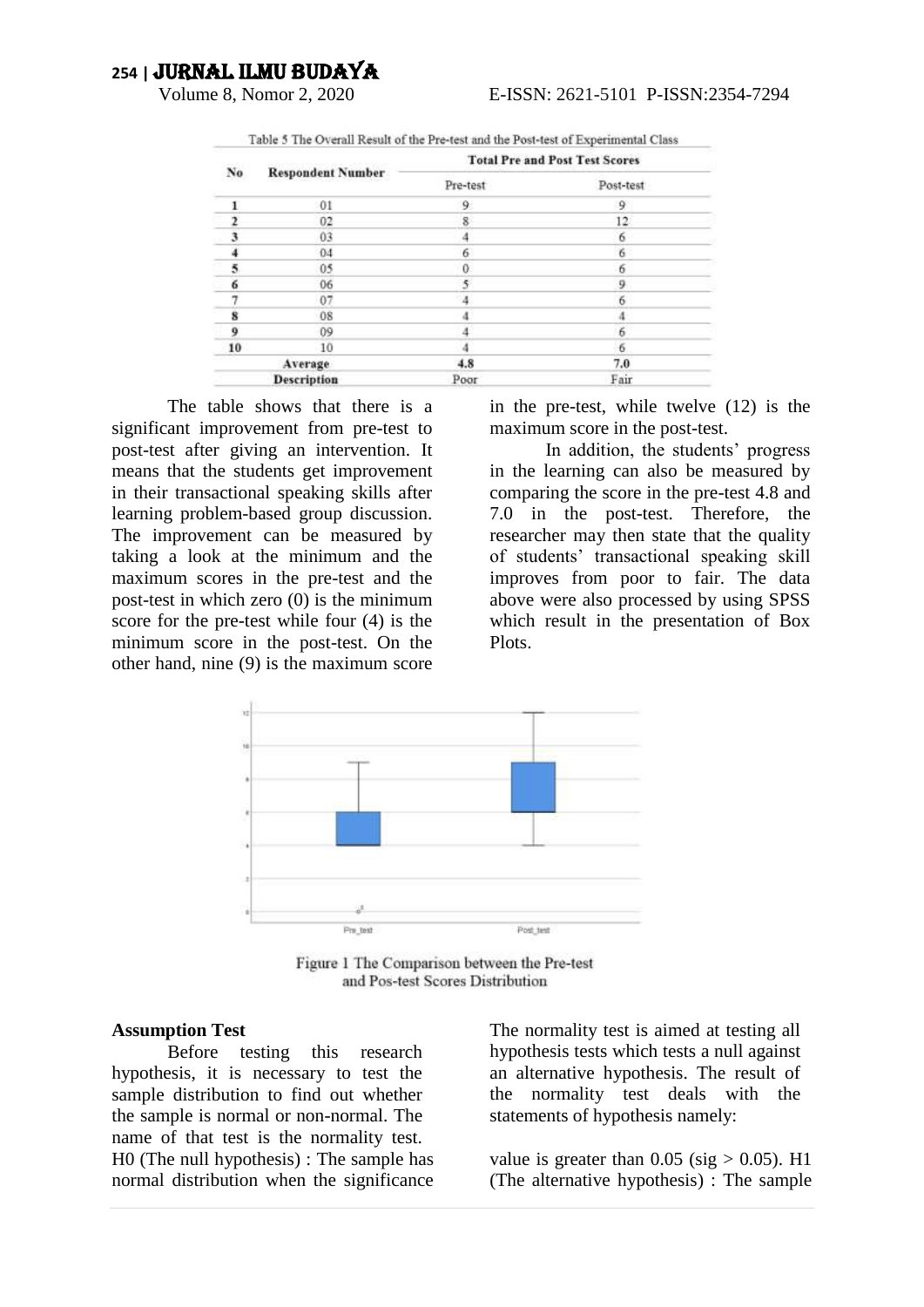is not normally distributed when significance is less than 0.05 (sig  $< 0.05$ )

|                                 | <b>One-Sample Kolmogorov-Smirnov Test</b> |          |           |
|---------------------------------|-------------------------------------------|----------|-----------|
|                                 |                                           | Pre Test | Post Test |
| N                               |                                           | 10       | 10        |
|                                 | Mean                                      | 4,8000   | 7,0000    |
| Normal Parameters <sup>ab</sup> | Std. Deviation                            | 2,48551  | 2,30940   |
|                                 | Absolute                                  | .274     | 367       |
| Most Extreme Differences        | Positive                                  | ,226     | , 367     |
|                                 | Negative                                  | $-274$   | $-.233$   |
| Kolmogorov-Smirnov Z            |                                           | .866     | 1.162     |
| Agymn Sip (2-tailed)            |                                           | 442      | 134       |

a. Test distribution is Normal.

**b** Calculated from data.

From the table above, the significant value of the pre-test  $= 0.442$ 0.05 and the post-test =  $0.134 > 0.05$ . It means that the samples are normally distributed.

#### **Independent T test**

After finding out that the samples of the pre-test and post-test are normally

distributed, the implication of this research are:

If Sig.  $(2$ -tailed) < 0.05, H0 is rejected and H1 is accepted

If Sig.  $(2$ -tailed) < 0.05, H0 is accepted and H1 is rejected

In order to test the hypothesis, the independent t-test is used to know whether H0 or H1 is accepted or not.



Based on the table above it is found out that SPSS output for one sample T-test  $= 3.498$  and sig (2 tailed)  $= 0.007$ . This output reveals that  $sig = 0.007 < p$ -value = 0.05. This implies that the intervention has significant main effect on the students' transactional speaking skills improvement. Therefore, the null hypothesis is rejected.

On the other hand, to tests the hypothesis can be known by using the distribution table. Where the distribution table shows that the t-test value is greater than t-table. It indicated that there was a significant difference between before and after giving the intervention. The statement was proved by the t-test value (3.498) which was higher than t-table

#### E-ISSN: 2621-5101 P-ISSN: 2354-7294

of SPSS as follows:

distribution, this research used the output

To test the normality of sample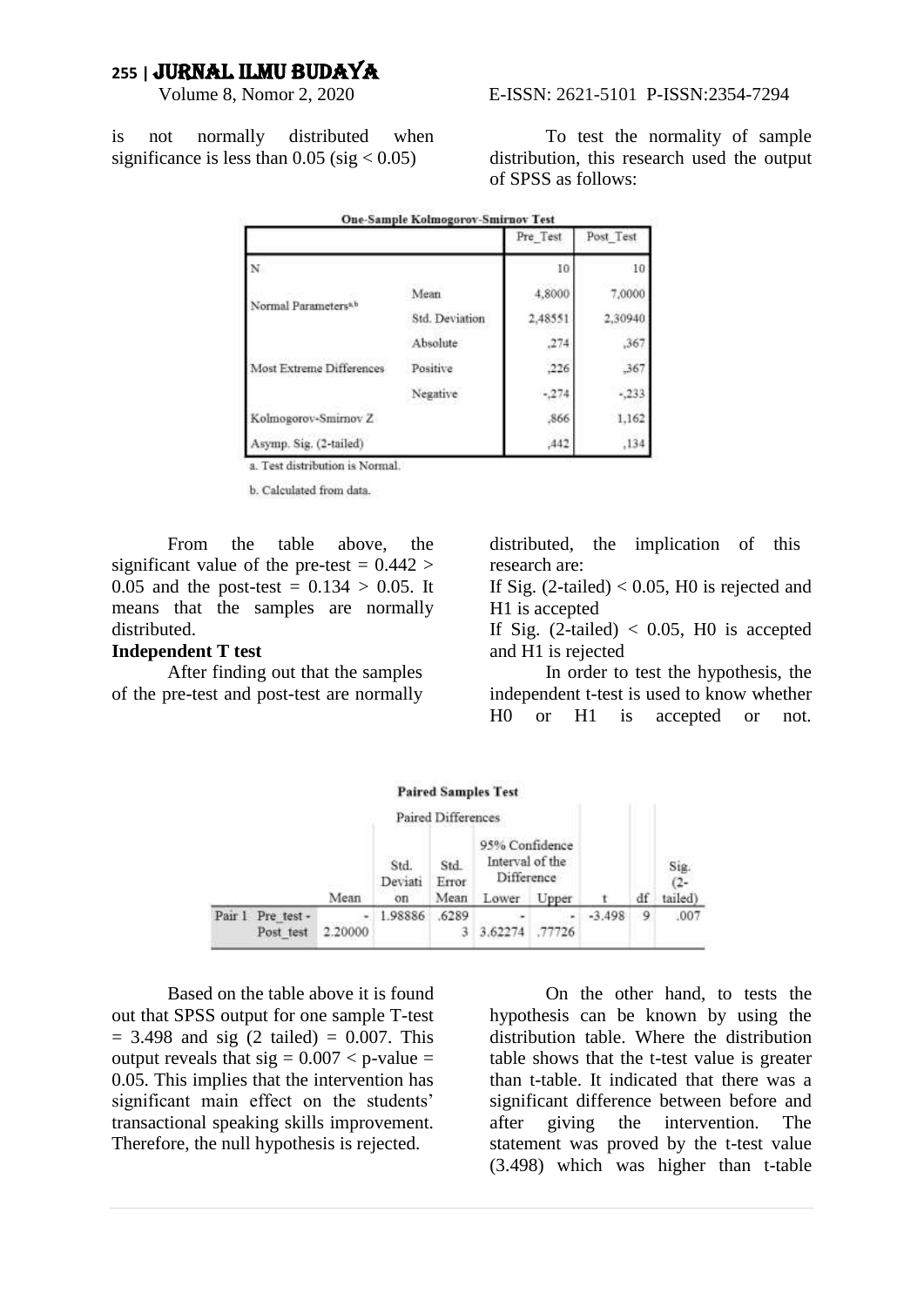(2.262) in the distribution table, at the level of significance 0.05 and degree of **CONCLUSION**

Problem-based group discussion technique is effective to improve transactional speaking skills than the conventional technique. In the controlled class, students were only trapped in the classification of the score "Poor" which is 4.3 average scores in the pre-test and 5.3 in the post-test. It means there was no improvement from those students. In the experimental class, students have an increase in transactional speaking skills after being given an intervention i.e. 5.3 average scores in the pre-test and 7.0 in the post-test. The classification score was from the "poor" to "fair", it means there was an improvement from the students.

It was found out that  $T-test = 3.498$ and sig  $(2 \text{ tailed}) = 0.007$ . This output reveals that  $sig = 0.007 < p$ -value = 0.05. This implied that the intervention has a significant main effect on the students' transactional speaking skills improvement. Therefore, the alternative hypothesis was accepted. Besides, to tests, the hypothesis could be known by using the distribution table. Where the distribution table shows that the t-test value was greater than ttable. It indicated that there was a significant difference between before and after giving the intervention. The statement was proved by the t-test value (3.498) which was higher than t-table (2.262) in the distribution table, at the level of significance 0.05 and degree of freedom (df) 9.

The finding of this study indicated that the problem-based group discussion technique helps the students to improve their transactional speaking skills in exchanging information, taking a part in formal discussions and even learning to work in real-life situations.

#### **REFERENCES**

Andi, K., & Arafah, B. (2017). Using

freedom (df) 9.

needs analysis to develop English teaching materials in initial speaking skills for Indonesian college students of English. *The Turkish Online Journal of Design, Art and Communication (TOJDAC), Special Edition*, 419-436

- Arafah, B., & Kaharuddin, A. (2019). The Representation of Complaints in English and Indonesian Discourses. *Opción*, *35*, 501-517.
- Arafah, B., & Hasyim, M. (2019). The Language of Emoji in Social Media. *KnE Social Sciences*, 494-504.
- Bahar, A. K. (2013). The Communicative Competence-Based English Language Teaching. *Yogyakarta: TrustMedia*.
- Bahar, A.K (2014). *Transactional Speaking Skills: A Guide to Improve Transactional Exchange Skills in English for Group Discussions (GD)and Interviews*. Gowa: Gunadarma Ilmu.
- Bahar, K. (2013). The Communicative Grammar Translation Method: An Integrated Method of CLT and GT for Teaching English Communicatively and Accurately. *Yogyakarta: Trustmedia*.
- Bahar, K. (2014). Interactional Speaking a Guide to enchance Natural Communication Skills in English. *Yogyakarta: TrustMedia Ethnologue*.
- Bahar, A. K., & Latif, I. (2019). Societybased English community (SOBAT): EFL learners'strategy in learning and practicing English outside the walls. *Jurnal ilmu budaya*, *7*(2), 255-265.
- Brookfield, S. D., & Preskill, S. (2016). *The discussion book: 50 great ways to get people talking*. John Wiley & Sons.
- Frey, F. (2017). SPSS (Software). *The International Encyclopedia of Communication Research Methods*,  $1 - 2$ .
- Hussain, S. (2018). Teaching Speaking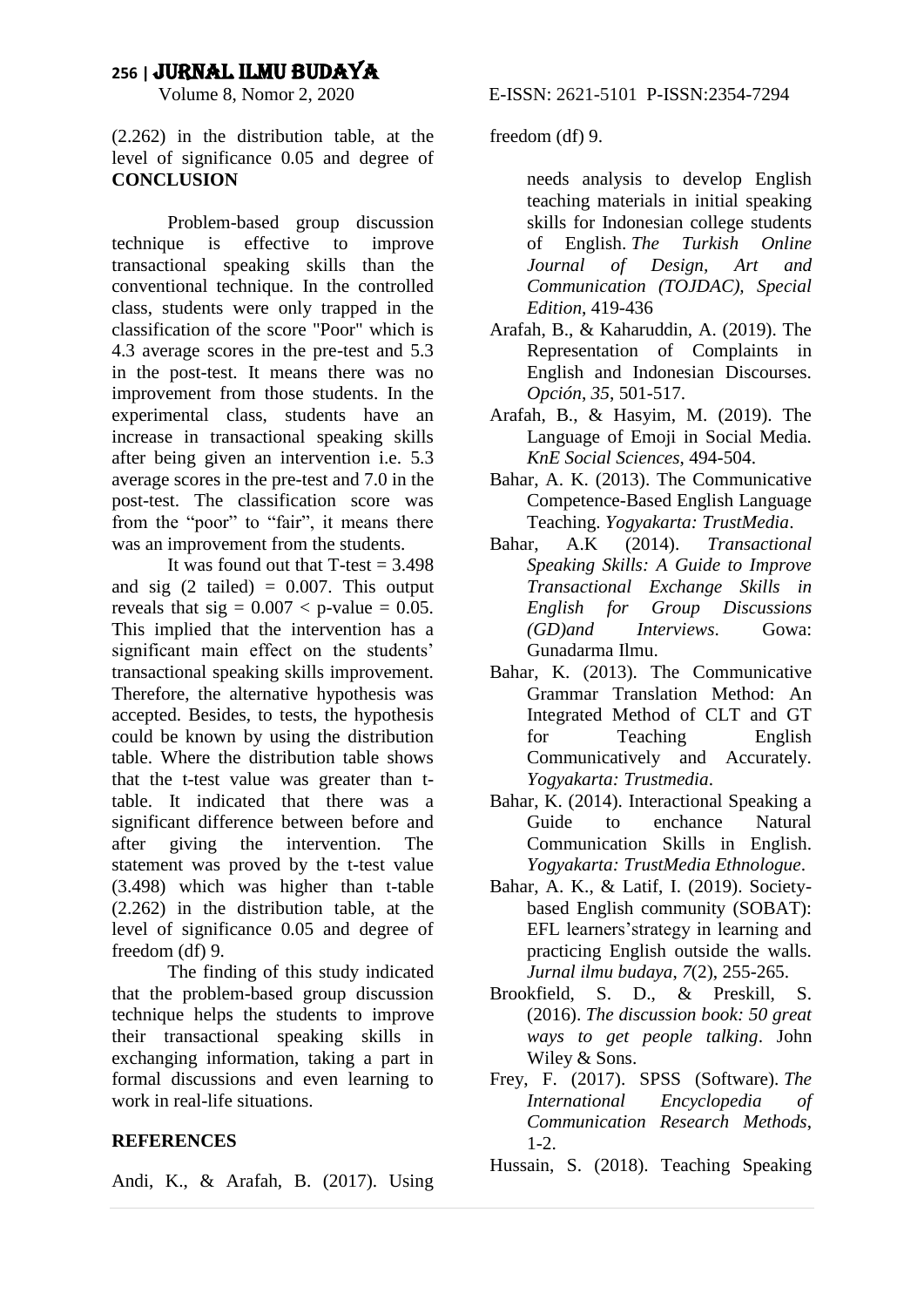Skills In Communication Classroom. *ResearchGate (https://www. researchgate. net publication)*.

- Heaton, J. B. (1975). *Writing English language tests: A practical guide for teachers of English as a second or foreign language*. Longman Publishing Group.
- Kaharuddin, Hikmawati, Arafah, B. (2019). Needs Analysis on English for Vocational Purpose for Students of Hospitality Department. *KnE Social Sciences*, 344-387.
- Kaharuddin, N. (2014). The Problems of Indonesian College EFL Learners in Listening Comprehension. *Jurnal Ilmu Budaya*, *2*(2).
- Kaharuddin, K. (2016). Detecting Errors in English Made by Intermediate Indonesian Learners of English in English Department Students of STAIN PAREPARE. *KURIOSITAS: Media Komunikasi Sosial Keagamaan*, *9*(1), 1-19.
- Kaharuddin, A., & Latif, I. (2017). The Essential of Discourse Analysis for Teachin English as a Foreign Language.
- Kaharuddin, A. (2018). The Communicative Grammar Translation Method: A Practical Method to Teach Communication Skills of English. *ETERNAL (English, Teaching, Learning, and Research Journal)*, *4*(2), 232-254.
- Kaharuddin, A. (2019). The Power of English: Recognizing and Utilizing The Tremendous Impact Of The English Language On The Community. *English Language Teaching for EFL Learners*, *1*(1), 39- 48.
- Kaharuddin., & Hasyim, M. (2020). The Speech Act of Complaint: Socio-Cultural Competence Used by Native Speakers of English and Indonesian. *International Journal of Psychosocial*

E-ISSN: 2621-5101 P-ISSN: 2354-7294

*Rehabilitation*, *24*(6), 14016-14028. doi: [10.37200/ijpr/v24I6/pr261351](https://doi.org/10.37200/IJPR/V24I6/PR261351)

- Nasution, R. (2003). Teknik Pengambilan Sampling. *Fakultas Kesehatan Masyarakat Universitas Sumatra Utara*, *1*, 1–7.
- Nuha, U. (2014). Transactional and Interpersonal Conversation Texts in English Textbook. *Register Journal*, *7*(2), 205-224.
- Richards, J. C. (2008). *Teaching listening and speaking*. Cambridge, England: Cambridge university press.
- Richards JC. (2015). Developing classroom speaking activities: From theory to practice. Guidelines-Singapore-Periodical for Classroom Language Teachers then Magazine for Language Teachers. 2;28(2):3.
- De Grave, W. S., Schmidt, H. G., & Boshuizen, H. P. (2001). Effects of problem-based discussion on studying a subsequent text: A randomized trial among first year medical students. *Instructional Science*, *29*(1), 33-44.
- Setiadi, M. A. (2012). Using Communicative Language Teaching (Clt) Approach Through Small Group Discussion as a Device to Stimulate the Students to Speak in English. *Exposure*, *1*(2), 223-233.
- Wilkinson, K., & Barter, P. (2016). Do mobile learning devices enhance learning in higher education anatomy classrooms?. *Journal of Pedagogic Development*, *6*(1), 14-23.
- Yassi, A. H. Kaharuddin (2018). *Syllabus Design Of English Language Teaching. Jakarta: Prenada Media*.
- Zareie, B., Gorjian, B., & Pazhakh, A. (2014). The effect of interactional and transactional speaking strategies on teaching speaking skills to Iranian EFL learners at senior high school level. *International Journal of Language Learning and Applied Linguistics World (IJLLALW)*, *5*(2), 443-459.